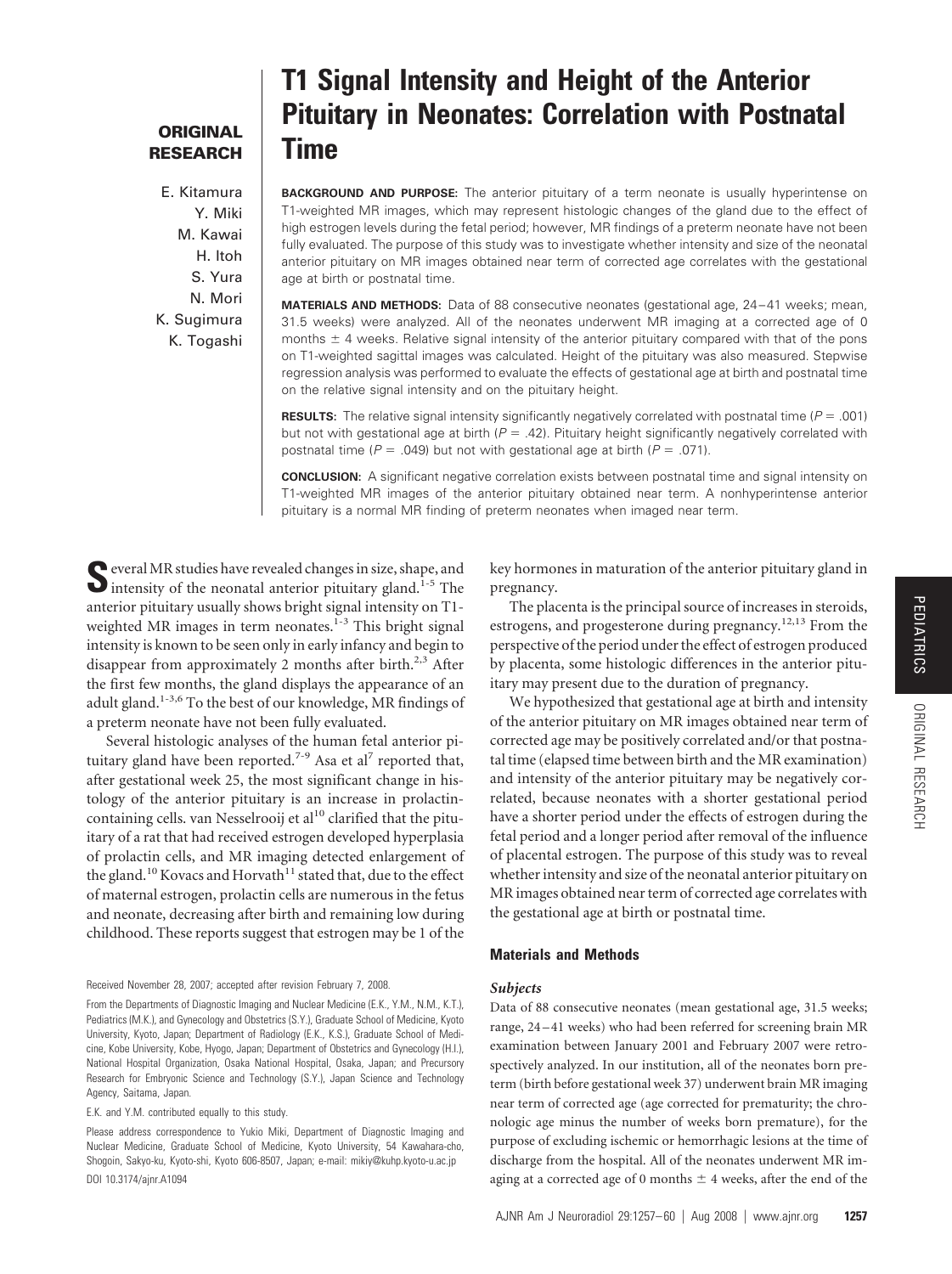preterm period. Postnatal time (elapsed time between birth and MR examination) ranged from 0 to 122 days (mean, 59.2 days; SD, 30.2 days). A total of 78 of the 88 neonates were delivered preterm (birth before gestational week 37), and the remaining 10 neonates were delivered at term. Exclusion criteria were composed of the following: 1) brain malformation; 2) intracranial mass lesion; 3) hydrocephalus; or 4) unsatisfactory midline T1-weighted images due to motion artifacts on brain MR image. The 10 term neonates in this study underwent MR imaging for exclusion of intracranial abnormality after diagnosis of meconium aspiration syndrome ( $n = 2$ ), large for dates ( $n = 2$ ), aortic coarctation ( $n = 1$ ), diaphragmatic herniation ( $n = 1$ ), fetal distress ( $n = 1$ ), intrauterine growth retardation ( $n = 2$ ), and possible Menkes kinky hair disease  $(n = 1)$ . None of the 88 neonates displayed abnormal findings on brain MR images or significantly hypointense pituitary gland on the T1-weighted images suggestive of pituitary infarction. Seventy seven of the 88 neonates were administered oxygen (60 neonates treated with mechanical ventilation), and 10 were treated with dopamine infusion. The durations of each treatment were 0-98 days (mean, 25.1 days; SD, 27.8 days) and 0-30 days (mean, 0.96 days; SD, 3.7 days), respectively. Our current retrospective study received departmental review board approval.

#### *MR Imaging Technique*

MR imaging was performed by using a 1.5T imager (Signa; GE Medical Systems, Milwaukee, Wis). Midline T1-weighted sagittal images were used for quantitative analysis. Imaging parameters of T1 weighted sagittal images included TR of 400 ms, TE of 20 ms (400/20 ms) with 2 signals averaged, a  $192 \times 256$  matrix, 3-mm section thickness without intersection gap, and FOV of 180 mm. The polarity of the readout gradient of the sagittal imaging was set so that fat was moved posteriorly by chemical shift misregistration artifacts, which is important for measuring the pituitary height.<sup>14</sup> On all of the midline T1-weighted sagittal images, the pituitary gland was clearly imaged, free from any significant artifacts, such as ghost artifact due to pulsation from the internal carotid artery or susceptibility artifact.

Routine T1- and T2-weighted axial imaging was also performed. Parameters for routine T1-weighted imaging (400/20 ms, with 2 signals averaged) included a 192  $\times$  256 matrix, 4-mm section thickness without intersection gap, and FOV of 180 mm. Parameters for T2 weighted imaging (3000/80 ms, with 1 signal intensity averaged) included a 192  $\times$  256 matrix, 3-mm section thickness with a 1-mm intersection gap, and FOV of 180 mm.

#### *Image Analysis*

Image selection procedures were performed on a PACS system (Centricity, Workstation version 2.0 M4; GE Medical Systems). Measurements were performed by one of the authors, who was blinded to subject information.

Mean MR signal intensity from the anterior pituitary, pons, and air was measured by using a region-of-interest cursor. We fixed the sizes of these regions of interest at 2.6 mm<sup>2</sup> (4 pixels), 9.9 mm<sup>2</sup> (15 pixels), and 9.9 mm2 (15 pixels), which were located for the center of the anterior pituitary gland, pons (basis pontis), and air, respectively (Fig 1). Relative signal intensity of the anterior pituitary to that of the pons on T1-weighted sagittal images was calculated according to the following formula:  $(A - a)/(P - a)$ , where "A," "P" and "a" represent the mean signal intensities of the anterior pituitary gland, pons, and air, respectively. Signal intensity of air was measured as background signal intensity. Measurements of mean signal intensity of the anterior pituitary gland and pons were obtained along a line in the phase-



Fig 1. Shape and position of the regions of interest placed in pons, the anterior pituitary gland, and air, respectively.

encoding direction at the same horizontal level as the pituitary gland. This method was chosen to assure that noise in the 2 regions would be equivalent. In a previous study regarding the neonatal anterior pituitary, Argyropoulou et al<sup>4</sup> measured signal intensity of white matter of the cerebellar vermis instead of the pons for comparison with that of the anterior pituitary, because the vermis is already myelinated by gestational week 25. However, in the current study, signal intensity of the basis pontis was used for comparison. As Barkovich et al<sup>15</sup> described, that maturation of the basis pontis increased less rapidly, occurring during the third to sixth months, degree of myelination of the basis pontis should not be significantly different among subjects of similar corrected age. Height of the pituitary gland was also measured by using a workstation. Maximal craniocaudal height of the pituitary gland was measured on the midline T1-weighted sagittal images by an experienced radiologist by using an electronic caliper of the display.

#### *Statistical Analysis*

Stepwise regression analysis was used to evaluate the effects of gestational age at birth and postnatal time on relative signal intensity and the effects of gestational age at birth and postnatal time on pituitary height. All of the statistical analyses were performed by using JMP statistical software version 5.0 (SAS Institute, Cary, NC).

#### **Results**

Mean and SD of the ratio of relative signal intensity of the anterior pituitary gland compared with that of the pons were 1.34 and 0.17, respectively. The relative signal intensity significantly negatively correlated with postnatal time ( $P = .001;$  Fig 2) but not with gestational age at birth  $(P = .42)$ . Representative images are shown for a preterm neonate (Fig 3, born at gestational week 28) and a term neonate (Fig 4, born at gestational week 38). Mean and SD of pituitary height were 3.9 and 0.7 mm, respectively. Pituitary height showed weak but statistical correlation with postnatal time ( $P = .049$ ; Fig 5) but not with gestational age at birth  $(P = .071)$ .

### **Discussion**

The anterior pituitary usually shows bright signal intensity on T1-weighted MR images in term neonates, but to our knowledge, no previous studies have revealed the relationship between postnatal time and MR imaging findings of the anterior pituitary near term of corrected age in preterm neonates. The results of the present study demonstrated a significant nega-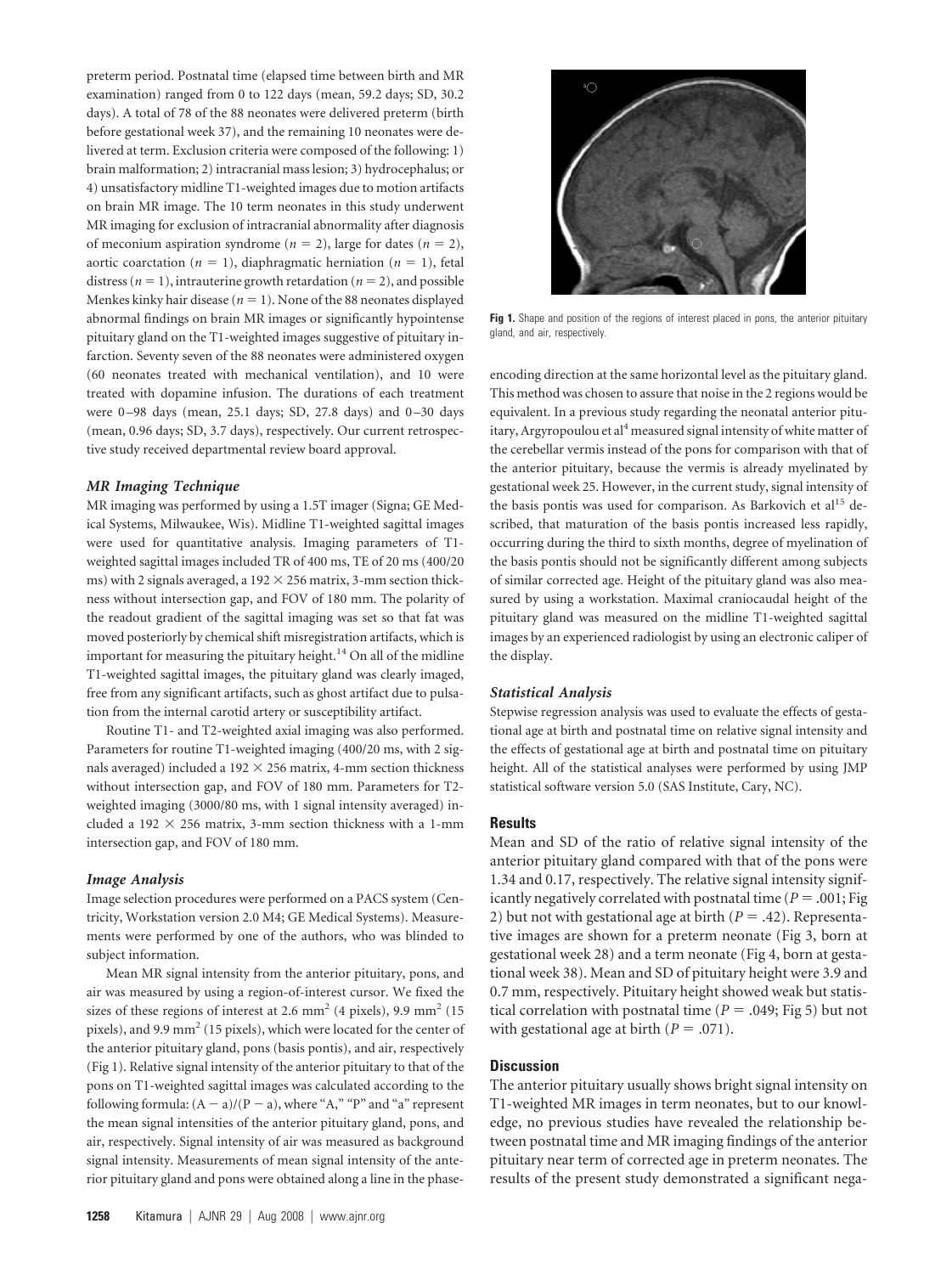

**Fig 2.** Ratio of relative signal intensity of the anterior pituitary gland to that of the pons  $(A - a)/(P - a)$  as a function of postnatal time. A negative correlation is depicted between relative signal intensity and postnatal time  $(P = .001)$ .



**Fig 3.** Sagittal T1-weighted MR image of the pituitary gland in a preterm neonate (born at gestational week 28) obtained near term (corrected age of 39 weeks; 77 days after birth). The anterior pituitary gland (*arrow*) is not significantly hyperintense. *Arrowhead* indicates hyperintensity of the posterior pituitary. Note that white matter is not hyperintense like adults because of the neonatal immaturity of myelination.



Fig 4. Sagittal T1-weighted MR image of the pituitary gland in a term neonate (born at gestational week 38) obtained near term (corrected age of 39 weeks; 7 days after birth). The anterior pituitary gland (*arrow*) is hyperintense. *Arrowhead* indicates the posterior lobe.

tive correlation between postnatal time and intensity of the anterior pituitary on T1-weighted MR images obtained near term. Argyropoulou et al<sup>4</sup> and Kiortsis et al,<sup>5</sup> respectively, analyzed MR imaging findings of the anterior pituitary in preterm infants up to 24 months and found that intensity of the anterior pituitary displayed negative correlations with chronologic and corrected age and height of the glands were higher



**Fig 5.** Pituitary height as a function of postnatal time. A negative correlation is depicted between height and postnatal time  $(P = .049)$ .

in preterm infants than in term infants. However, the age ranges of their studies are wide; corrected age  $-1.64$  to 11.70 months and 0.33 to 2.00 years, respectively, and few or no neonates around term were included in those studies.

The neonatal anterior pituitary is known to usually appear hyperintense on T1-weighted MR images. Several MR studies have revealed that this hyperintensity remains during the first 2 months after birth.<sup>1-3</sup> The mechanisms underlying hyperintensity of the anterior pituitary gland in infancy are not fully understood but are believed to be related to histologic changes within the lobe.<sup>1-3,16</sup> Wolpert et al<sup>1</sup> and Cox and Elster<sup>2</sup> suggested that the mechanism of T1 shortening of the neonatal anterior pituitary may be related to increases in the amount of endoplasmic reticulum and high protein synthetic activity.

The most significant change in microscopic morphology of the anterior pituitary gland in common between the fetus and women in late gestation and during lactation is a substantial increase in the number of prolactin cells.<sup>7,9,17,18</sup> In the human fetal anterior pituitary gland, prolactin cells increase in number after gestational week 25, with 25%–30% of prolactin cells at gestational week 36, and 40% at term.<sup>7</sup> In the maternal anterior pituitary gland, hyperplasia of prolactin cells is evident at 1 month of gestation and progresses to a maximum at the time of delivery. Around term, 60%–70% of maternal anterior pituitary gland cells may be prolactin cells, and this level remains high during lactation. In the postpartum period, prolactin cells slowly regressed to within the normal range.<sup>9,17,18</sup> An underlying common endocrinologic environment in fetuses and pregnant women, common physiologic changes like endocrine balance, and hormone production may cause alterations to the pituitary gland in both fetuses and pregnant women.

Although maternal pituitary hormones do not cross the placenta, hormones produced by the placenta affect both neonates and pregnant women.19 The placenta is the principal source of the greatly increased amounts of steroids during pregnancy and produces estrogens by aromatization of  $^{19}C$ steroid precursors derived from the circulation.<sup>12,13</sup> van Nesselrooij et al<sup>10</sup> clarified that the pituitaries of rats that had received estrogen developed hyperplasia of prolactin cells, and MR imaging detected enlargement of the gland. Kovacs and